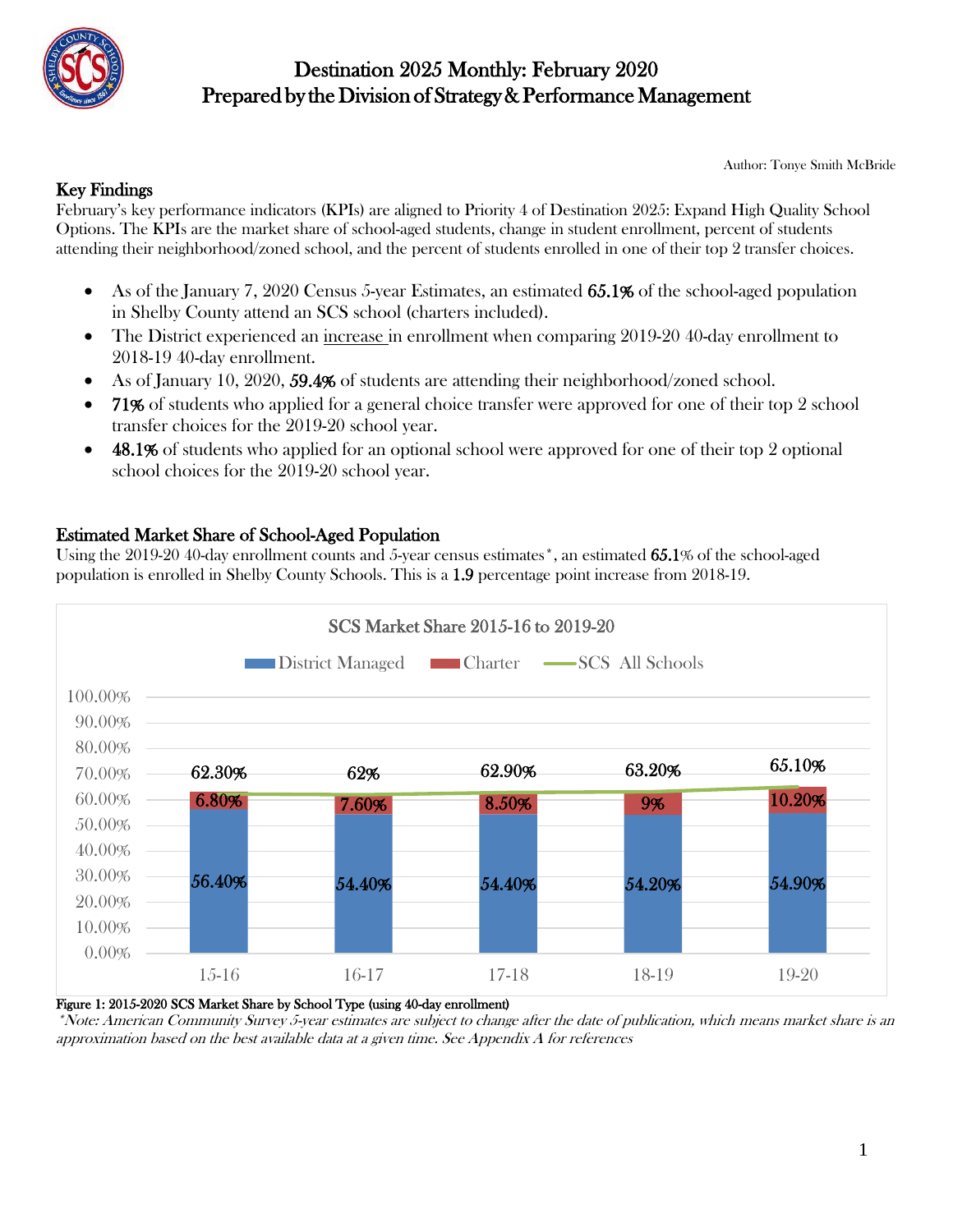

#### Change in Student Enrollment Over Time (40-day enrollment counts)

Using October 7, 2019 enrollment counts (2019-20 - 40th day), Shelby County Schools (including charter schools) experienced an increase in overall enrollment this year from 111,756 to 113,234. Over the past five years, district- managed schools have experienced an annual decrease in enrollment, while the charter sector's enrollment has increased annually.



#### Figure 2: SCS Overall Change in K-12, 40-day Enrollment Over Time

\*Calculated using SCS Baseline 40 -Day Enrollment Reports

Though overall enrollment counts increased for District-managed schools by almost 1,000 students, District-managed elementary schools experienced a small decline, while middle and high schools saw increase in student enrollment in 2019- 20 compared to 2018-19 40-day enrollment.



Figure 3: District-Managed Change in K-12 Enrollment Over Time by Grade Band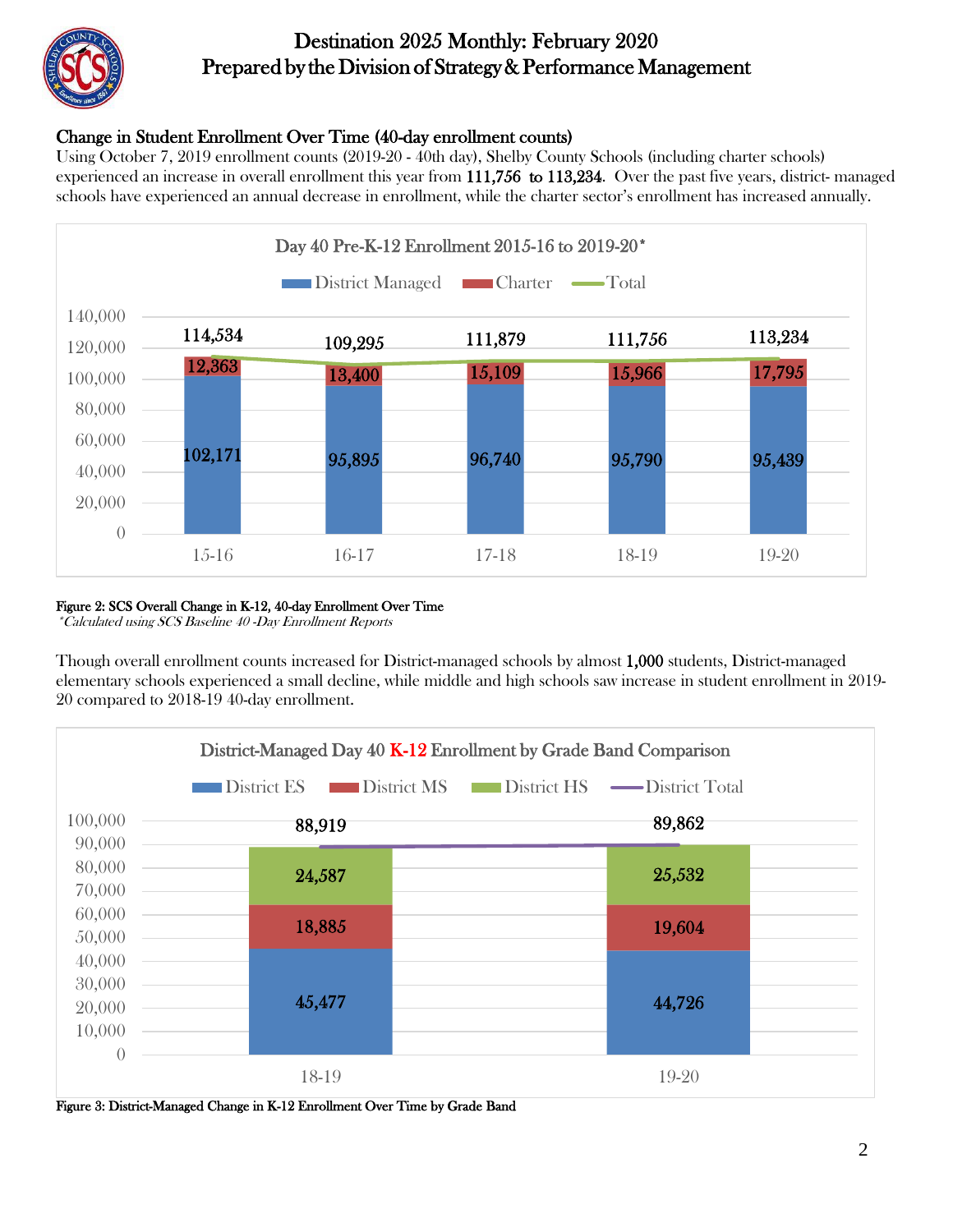

The charter sector's enrollment increased in the elementary and middle grade bands when comparing 40-day enrollment counts from 2018-19 to 2019-20. The high school grade band saw a small decline, decreasing 112 students. The charter elementary grade band had the highest enrollment increase, with an additional 1,385 students enrolling in 19-20.



Figure 4: Charter Sector Change in K-12 Enrollment Over Time by Grade Band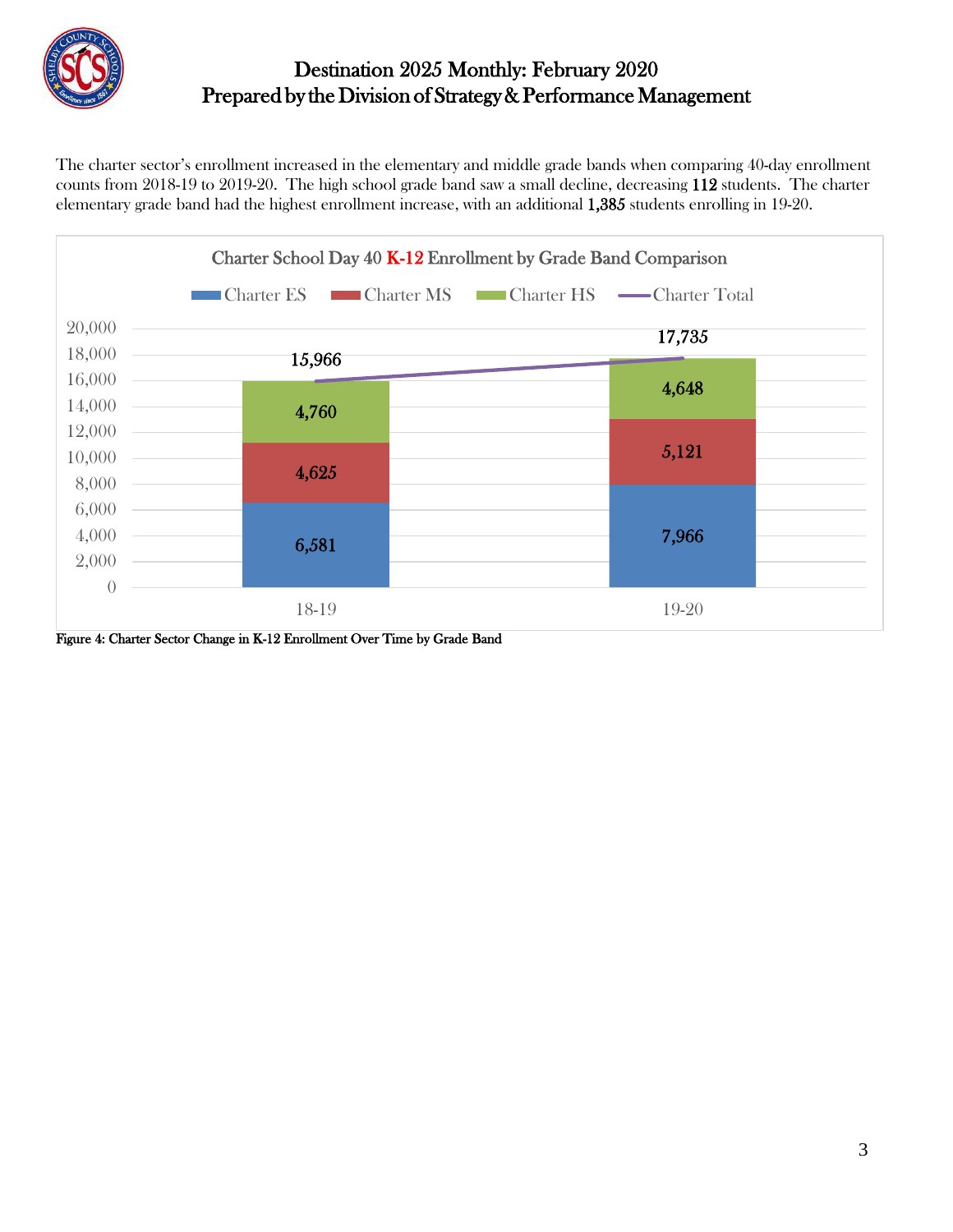

#### School Choice

Using the October 7, 2019 40-day enrollment report, 59.53% of students in the District are attending their neighborhood/zoned school for the 2019-20 school year compared to 66.6% in 2018-19. There was an increase in the percentage of students enrolled in charter schools, receiving choice and optional transfers and taking advantage of the optional programs in their zoned schools.



Figure 5: School Choice 2017-18 and 2018-19 Comparisons (40-day enrollment)

The second highest percentage (61.2%) of students attending a zoned/neighborhood school are in the elementary grade band but this number represent a 7.8% decrease from the previous year. Elementary charter enrollment increased by 5% in 19-20. Additionally, more elementary students also take advantage of the optional school offerings in their zoned neighborhood.



Figure 6A: Elementary School Choice 2019 – 20 by Grade Band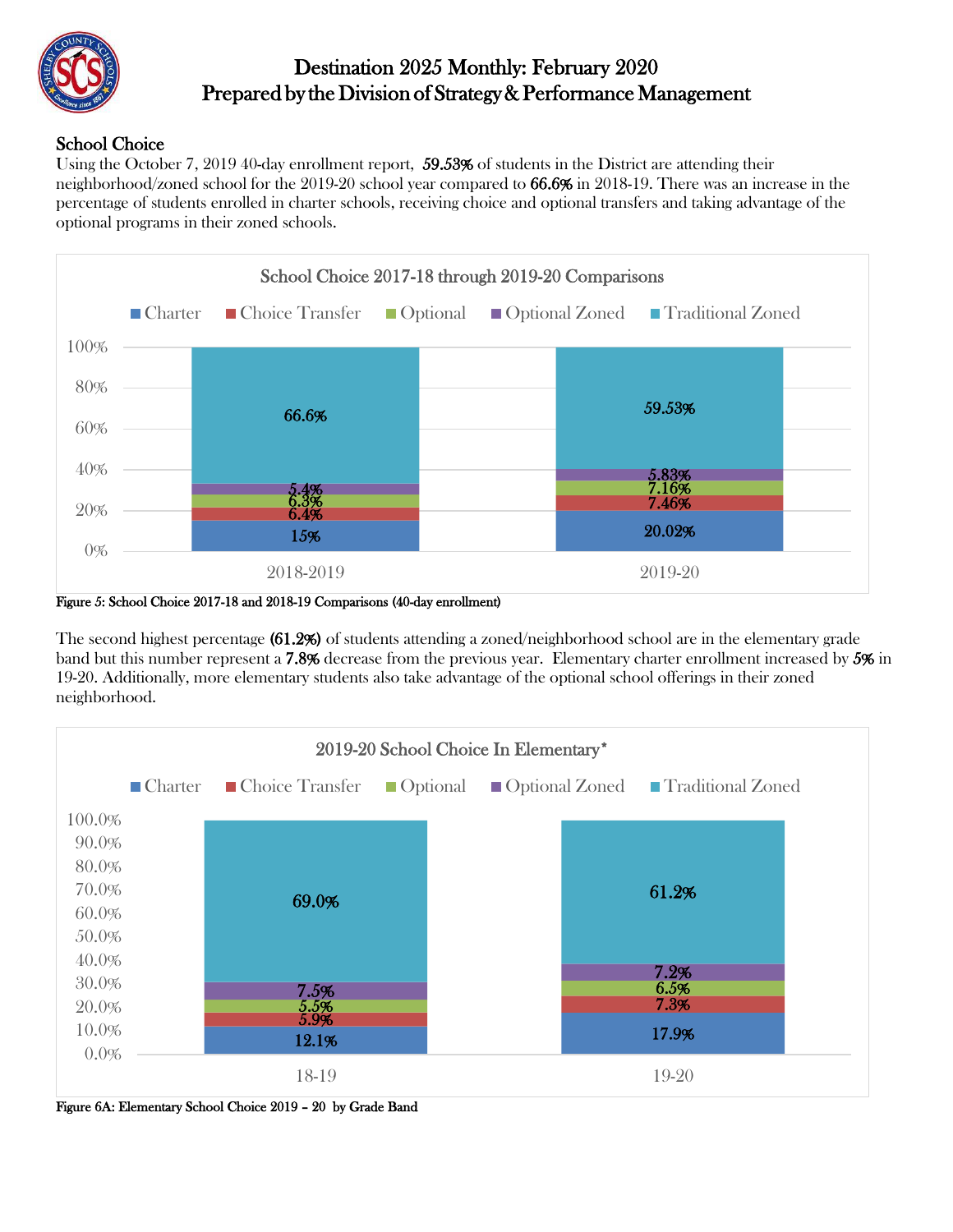

Middle School charter enrollment increased by almost 10 percentage points in 19—20. Furthermore, a higher percentage of middle school students attend an optional school as a transfer student compared to other grade bands.



Figure 6B: Middle School Choice 2019 – 20 by Grade Band

The high school grade band has the highest percent (61.3%) of students attending their zoned school. On average, a higher percentage of high school students utilize the Choice Transfer process to attend a school other than their zoned school. High school optional enrollment increased by 2.3% in 19-20.





\*K-8 Optional schools are included in the elementary counts for optional/optional zoned enrollment.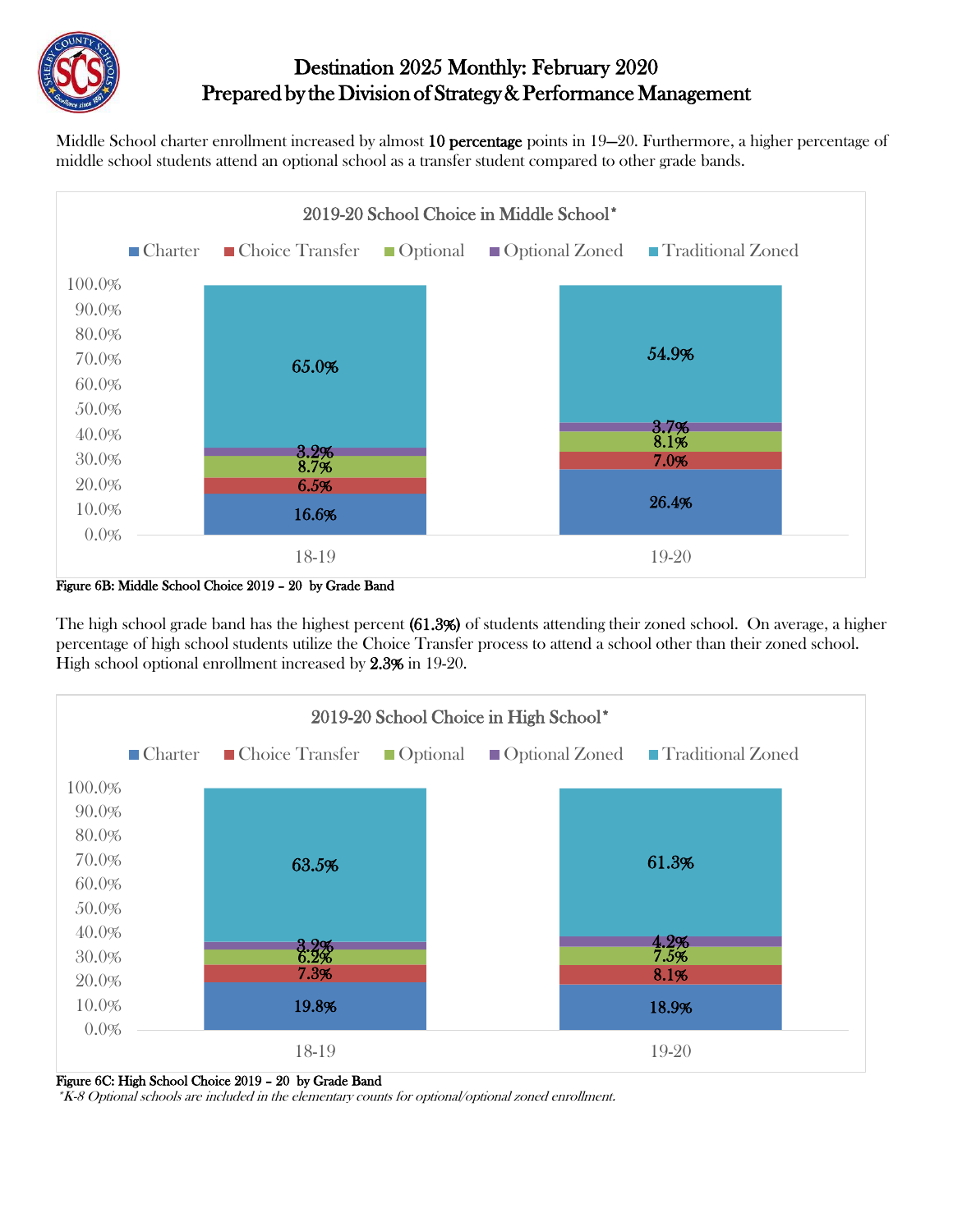

#### General Choice Transfer

Each year, families participating in the General Choice Transfer process are given the opportunity to identify their top two school choices when applying online. The General Choice Transfer process has been online since 2015. 71% of the

students applying for choice transfers were approved/accepted to one of their top two (2) choice transfer options for the 2019-20 school year.



\*The numbers above do not include renewal applications – the students who were approved in prior years. In prior years, systems were not in place to accurately and efficiently capture the number of approved general choice transfer students who enrolled in their approved transfer placement.

#### Optional School Choice

Each year, families that participate in the Optional Schools process are given the opportunity to identify their top two school choices when applying. 2018-2019 year was the first year of the Optional School's online process Approximately 48.1% of students who applied were approved for one of their top two (2) optional school choices for the 2019 - 20 school year,



The total number of new optional seats fluctuates each year based on the number of students who are zoned to an optional school. ^The numbers above do not include renewal applications – the students who were approved in prior years.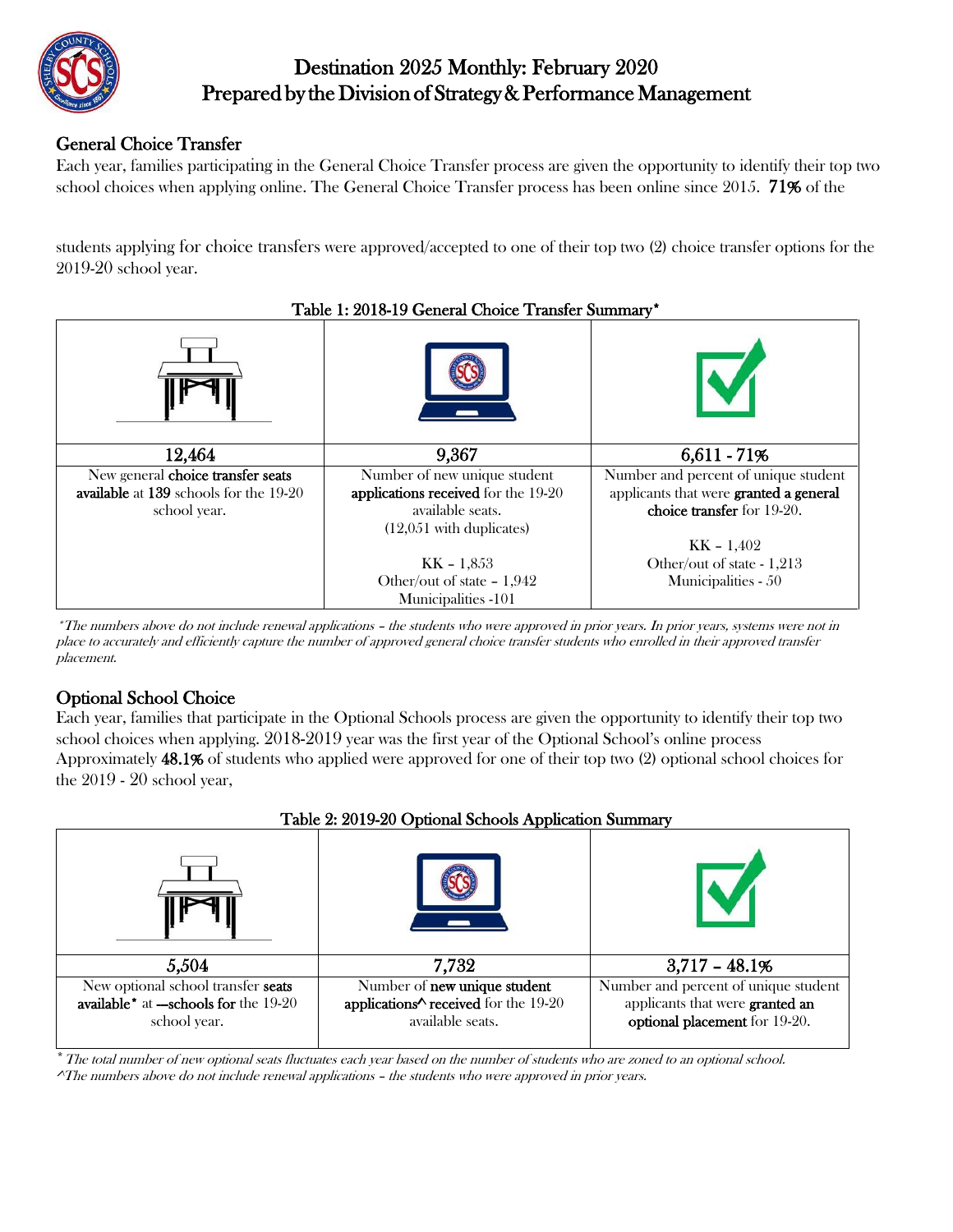

#### District Strategies

As the District continues to compete with Municipal school districts, private schools, and state-run charter schools and soon vouchers, we must enhance our communication with parents about school choice; review, revamp and revitalize the types of schools in our portfolio; work to offer new models that are in demand and increase the number of seats at our high performing optional, neighborhood and/or choice transfer schools. Additionally, we must utilize Board Policy and move forward with closing low performing charter schools and work to transition those students to higher performing schools.

The table below details current strategies the district has implemented in response to declining market-share.

| <b>Strategies</b>                                                                                                              | Progress To Date                                                                                                                                                                                                                                                                                                                                                                                                                  |
|--------------------------------------------------------------------------------------------------------------------------------|-----------------------------------------------------------------------------------------------------------------------------------------------------------------------------------------------------------------------------------------------------------------------------------------------------------------------------------------------------------------------------------------------------------------------------------|
| Utilization of the<br><b>School Performance</b><br>Scorecard as the basis<br>for renewal and<br>revocation<br>recommendations. | In January 2020, the Office of Charter Schools utilized the School<br>Performance Scorecard, published in January 2018, as a<br>determining factor in its final renewal recommendations.                                                                                                                                                                                                                                          |
| <b>Utilization of Board</b><br>Policy 1011, Charter<br>Schools as the basis<br>for authorization of<br>new charter schools.    | In the Fall of 2019, the Office of Charter Schools utilized SCS<br>Board Policy 1011, in conjunction with TDOE Charter Rules and<br>Regulations, to make authorization recommendations for the 11<br>charter school applicants.                                                                                                                                                                                                   |
| Increase specialized<br>program offerings<br>(Optional)                                                                        | - A new 21st Century Technology Annex, including 21st Century<br>classrooms, DTV Studio and STEM lab was built at Delano<br>Elementary.<br>- A new Information Technology program was implemented at<br>Wooddale High School.<br>- All six IB programs were re-authorized for 2020-21.<br>- Whitehaven Elementary and Maxine Smith STEAM Academy<br>earned STEM Designation status from the Tennessee Department<br>of Education. |
| <b>Strategic Recruitment</b>                                                                                                   | The Department of Student Affairs has established a Strategic<br>Recruitment team to analyze/utilize data and enrollment trends<br>across the entire Shelby County Region and develop intentional,<br>targeted recruitment plans to attract students back to the district.                                                                                                                                                        |
| Upgrade and develop<br>facilities.                                                                                             | A Reimagining 901 Cross-functional team was established to<br>review/study the district's Footprint and work collaboratively with<br>an array of district and community stakeholders to develop a<br>Reimagining 901 plan that could help attract more students to the<br>district by creating and equipping schools (both existing and<br>possibly new) with more diverse resources to meet student needs.                       |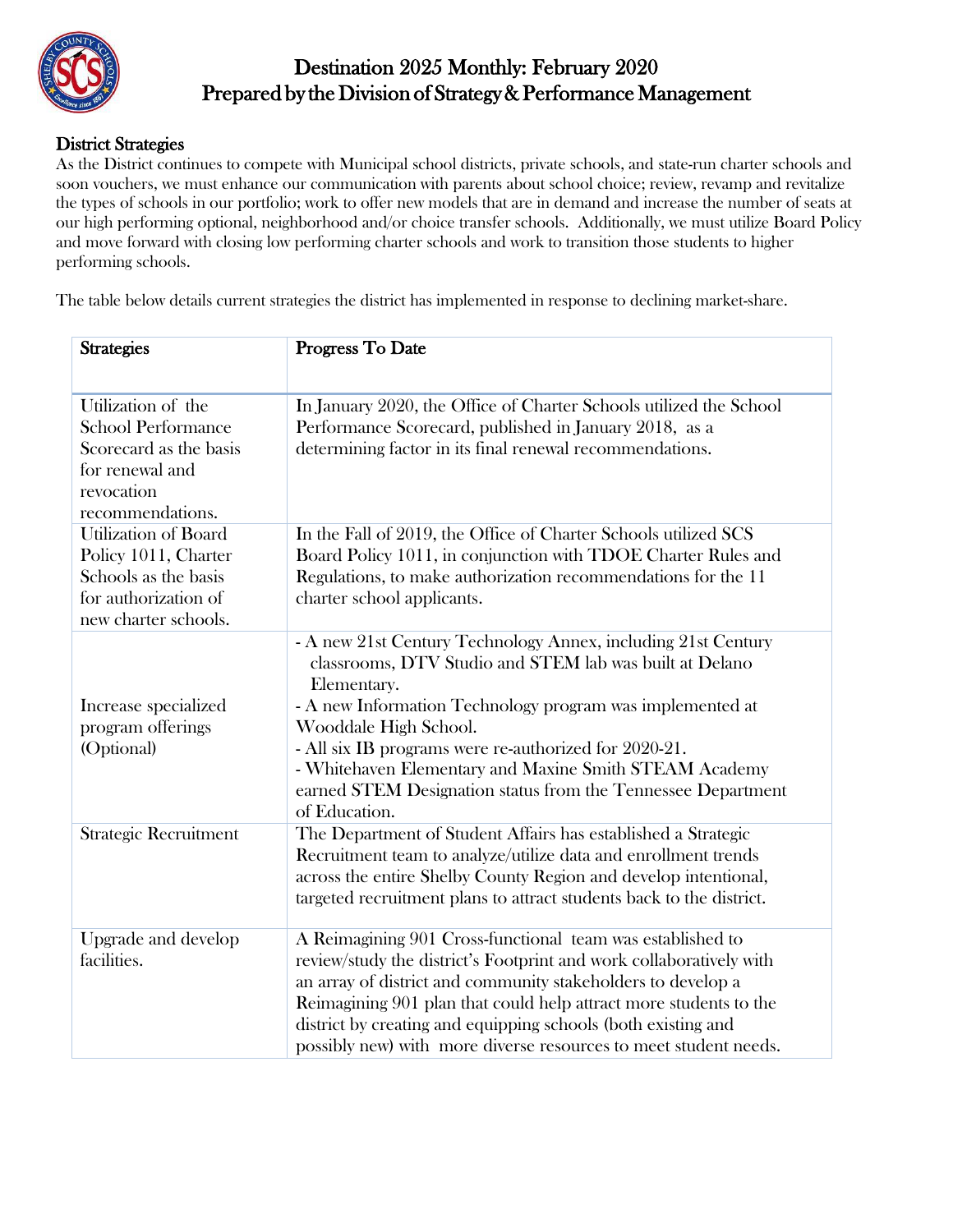

#### Appendix A: Census Data for Estimates

| <b>US Census Data (Shelby</b><br>County)                               | 2013 ACS,<br>5yr     | 2014 ACS,<br>5yr     | 2015 ACS,<br>5yr     | 2016 ACS,<br>5y      | 2017 ACS,<br>5yr,<br>extracted<br>1/7/2020 |                                  |
|------------------------------------------------------------------------|----------------------|----------------------|----------------------|----------------------|--------------------------------------------|----------------------------------|
| <b>Total Population</b>                                                | 932,919              | 936,130              | 938,069              | 936,990              | 937,847                                    |                                  |
| Under 5 Years                                                          | 67,307               | 67,703               | 67,907               | 67,684               | 67,140                                     |                                  |
| $18+Years$                                                             | 689,493              | 694,022              | 700,148              | 698,020              | 700,242                                    |                                  |
| Ages 5 - 17                                                            | 176,119              | 174,405              | 170,014              | 171,286              | 170,465                                    |                                  |
| 15 - 19 Years                                                          | 70,076               | 68,625               | 63,739               | 65,545               | 64,295                                     |                                  |
| Per Year Average(<br>estimates)                                        | 14,015               | 13,725               | 12,748               | 13,109               | 12,859                                     |                                  |
| 50% of 18 Year Olds<br>(Estimate (50% of 18 Year)<br>Olds              | 7,008                | 6,863                | 6,374                | 6,555                | 6,430                                      |                                  |
| <b>Total School Age</b><br>Estimate                                    | 183,127              | 181,268              | 176,388              | 177,841              | 176,895                                    |                                  |
| <b>SCS Enrollment Data</b><br>$(PK-12)$                                | 2014-15,<br>40th day | 2015-16,<br>40th day | 2016-17,<br>40th day | 2017-18,<br>40th day | 2018-19,<br>40th day                       | 2019-20,<br>40th day,<br>10-7-19 |
| 40-Day Enrollment                                                      | 116,013              | 114,534              | 109,295              | 111,879              | 111,756                                    | 113,234                          |
| 40-Day Enrollment,<br><b>Charters Only</b>                             | 10,565               | 12,363               | 13,400               | 15,109               | 15,966                                     | 17,795                           |
| 40-Day Enrollment,<br><b>District Managed Only</b><br>(includes Pre-K) | 105,448              | 102,171              | 95,895               | 96,740               | 95,790                                     | 95,439                           |
|                                                                        |                      |                      |                      |                      |                                            |                                  |
| <b>Market Share</b><br>Percentages                                     | 2014-15              | 2015-16              | 2016-17              | 2017-18              | 2018-19                                    | 2019-20                          |
| <b>SCS All Schools</b>                                                 | 63.40%               | 63.20%               | 62.00%               | 62.90%               | 63.20%                                     | 65.10%                           |
| <b>District Managed</b>                                                | 57.60%               | 56.40%               | 54.40%               | 54.40%               | 54.20%                                     | 54.90%                           |
| <b>Charter Schools</b>                                                 | 5.8%                 | 6.8%                 | 7.6%                 | 8.50%                | 0.00%                                      | 10.20%                           |